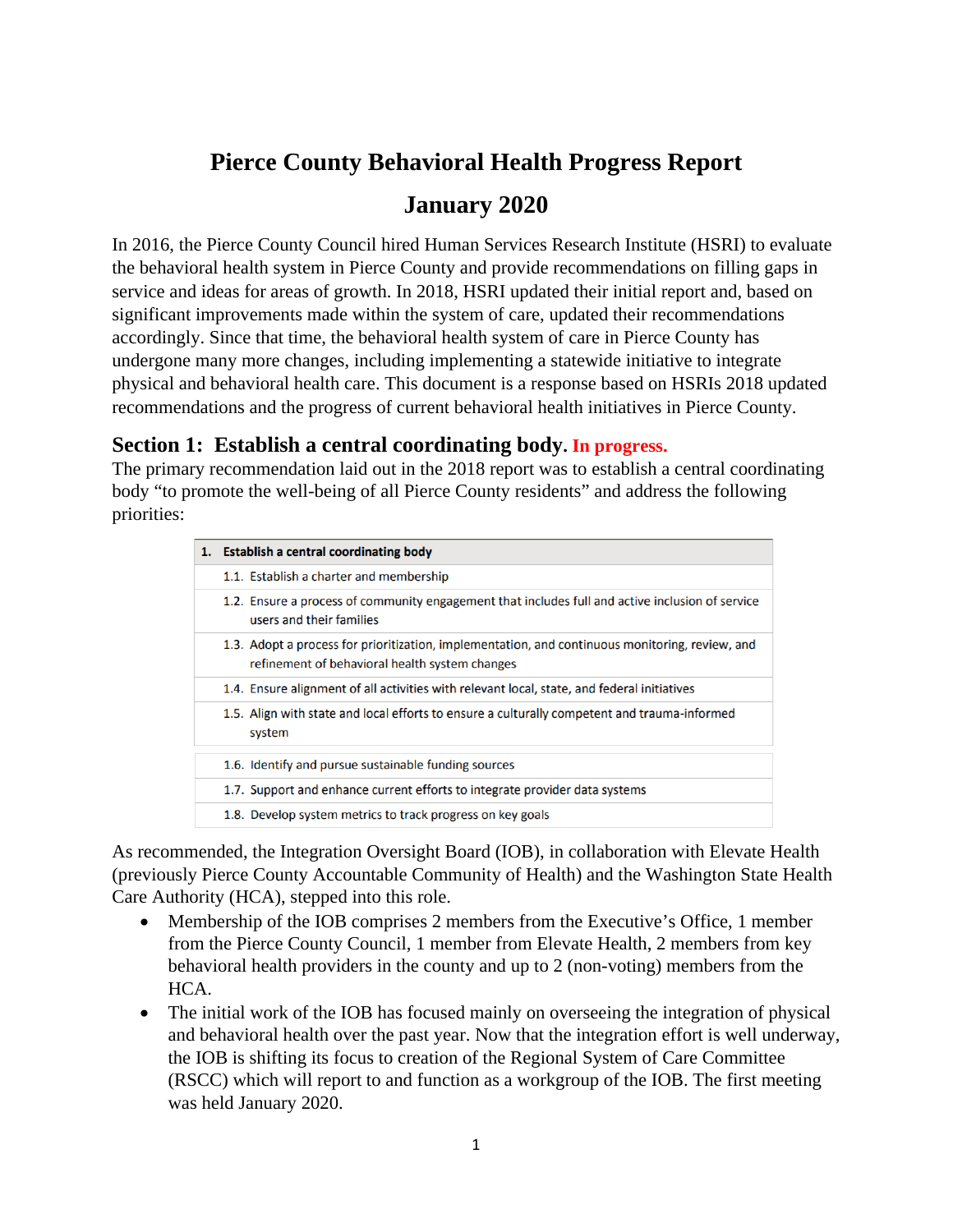- Membership of the RSCC:
	- o Mental Health provider rotating position
	- o Substance Use Disorder provider rotating position
	- o Physical Health provider rotating position
	- o Managed Care Organization representative rotating position
	- o Pediatric Behavioral / Physical Heath rotating position
	- o Health Care Authority Liaison (non-voting)
	- o Administrative Services Organization Beacon Health Options
	- o Oversight Board co-chair
	- o Elevate Health co-chair
	- o Ad Hoc Sector Members
		- Federally Qualified Health Center (FQHC)
		- Affordable housing developer
		- Long-term care
		- Workforce development (clientele and industry)
		- Justice-related services
		- First responders
		- **Tribal leadership**
		- Developmental Disability community
- The responsibilities of the RSCC include:
	- o establishing regional priorities for identifying and facilitating expansion of the care continuum
	- o monitoring and aligning work with state and local initiatives
	- o seeking out and aligning funding opportunities with regional goals
	- o tracking progress on agreed metrics in partnership with Elevate Health
	- o ensuring "full and active inclusion of service users and their families" in its work through partnership with Elevate Health and its Community Advisory Council

# **Section 2: Invest in prevention**

**2.1: Sustain broad-based, multifaceted community education efforts that promote better understanding and reduce stigma, discrimination, and marginalization. In progress.**

- The HSRI report highlighted a few prevention efforts in Pierce County, including suicide prevention training and mental health first aid training mainly sponsored by the Prevent-Avert-Respond (PAR) Initiative, a 3-year grant-funded initiative targeted at reducing "mental health crises in Pierce County, through a full population approach that benefits residents with all types of mental conditions, socioeconomic background, age, cultural needs, and insurance." The PAR initiative ended July 2019.
- The Tacoma-Pierce County Health Department (TPCHD) stepped in to provide a limited number of mental health first aid training classes through the rest of calendar year 2019, all of which were fully attended.
- With funding from Elevate Health, the TPCDH is also working on a behavioral health anti-stigma social media campaign for youth which will be rolling out in 2020.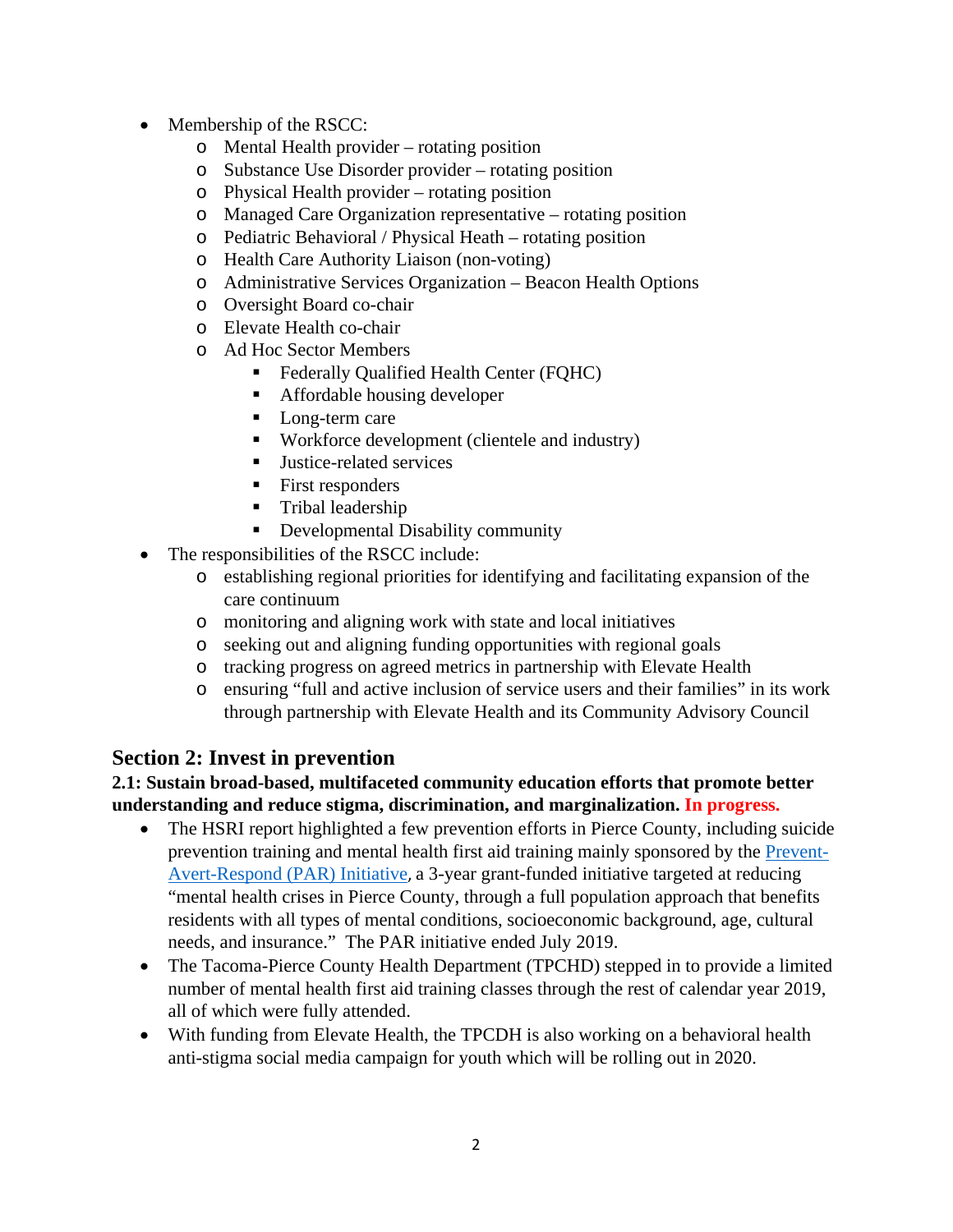# **2.2: Adapt and expand school-based prevention and treatment. In progress.**

- Within Tacoma School District the Whole-Child Initiative has been successful. The report recommended expanding to other districts, however, a lack of resources outside Tacoma School District limits this expansion. Though we have not implemented this specific recommendation, effective prevention work continues in other districts in the county.
- The Bethel School District and local community health provider Community Health Care have created a school-based health center with on-site behavioral health services including intermediate and long-term counseling from a licensed social worker, diagnosis consultation with an off-site psychiatric provider, and medication prescribing.
- Another provider, Consejo Counseling, is working with multiple schools in cities like Eatonville and Orting, providing on-site counseling and treatment groups for both mental health and addiction services for youth and after-school programs and volunteer opportunities to connect the kids to their communities.
- Washington State funds four prevention coalitions throughout the county, two in Tacoma and one in each Lakewood and Spanaway. These locally organized coalitions, the Community Prevention and Wellness Initiative (CPWI), all focus on substance use prevention for youth and provide training for parents and kids as well as prevention fairs.

# **2.3: Expand mental health and substance use disorder screening in primary care and social service systems. In progress.**

- Pierce County has made great strides in this area. Specifically called out in the report is the work of Korean Women's Association, with funding from Elevate Health, in spreading the use of **SBIRT** (Screening, Brief Intervention and Referral to Treatment) in the Asian American community. SBIRT is an evidence-based model "used to identify, reduce, and prevent problematic use, abuse, and dependence on alcohol and illicit drugs" and can be utilized by layman and professionals alike.
- The PAR Initiative's work in implementing depression and anxiety screening at CHI Franciscan WIC clinics was very successful. Though the PAR initiative has ended, the work implemented is still in use.
- In addition to the above projects, many other providers, such as MultiCare, SeaMar and Community Health Care, are making progress toward more integrated physical and behavioral health through increased BH screenings in their primary care clinics.
- Youth behavioral health provider Hope Sparks and primary care provider Pediatrics Northwest have succeeded in co-locating a behavioral health provider at the primary care clinic and are working on building a shared electronic health record for managing shared patients.

# **2.4: Add evidence-based services for first-episode psychosis. Implemented.**

- Research has shown that the earlier interventions are provided in the life cycle of an individual's illness, the better chance that individual has of improving symptoms and even altering the course of their illness for years to come.
- In 2019, Comprehensive Life Resources announced that, through funding from Beacon Health Services via the HCA, they would open a first-episode psychosis (FEP) treatment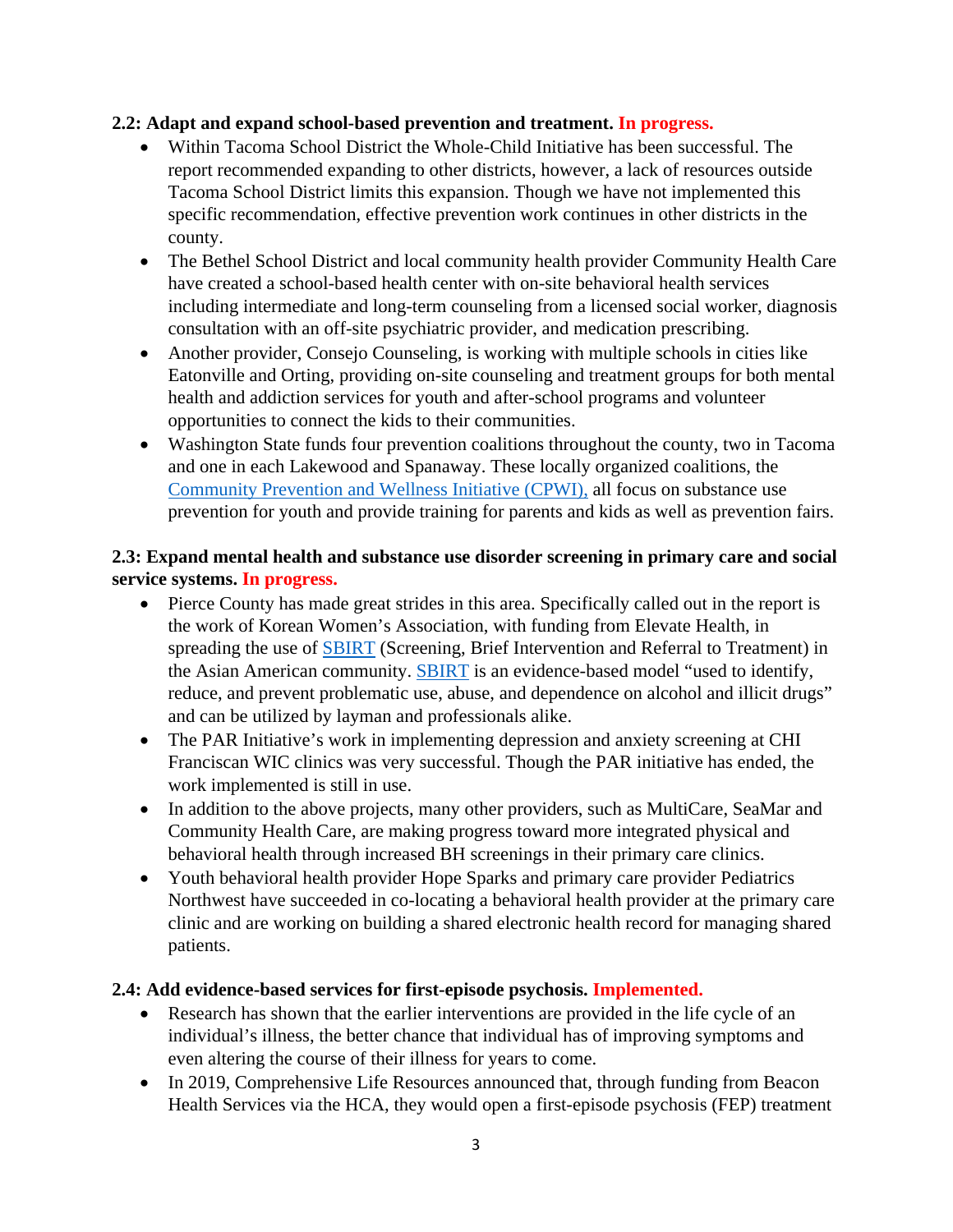center called New Journeys. The FEP program is an evidence-based outreach model giving clients the option to come to the office or have therapists meet them in their home.

• The program serves 30 patients at a time aged 15 to 40 began accepting clients January 1, 2020. Offices are located at Comprehensive Life Resources main office in downtown Tacoma.

# **Section 3: Ensure all Pierce County residents have timely access to appropriate behavioral health services.**

**3.1: Promote, sustain, and expand the Mental Health Resources Navigation program in 2- 1-1. On hold for further assessment.**

 Funded in part by the PAR Initiative, the MHRN program included a dedicated Mental Health Navigation Specialist at United Way's 2-1-1 resource call center. When the PAR Initiative ended in June 2019 funding for this position also ended. Efforts to fund this position through the Pierce County Council and to expand it to include SUD treatment and prevention services are being discussed though no decision has yet been made.

# **3.2: Establish a universal 'front door' for behavioral health, physical health, and social services. Planning in progress.**

- Pierce County has no entity acting as that universal front door. The two resources that come closest to meeting this need are our Crisis Line provided through Crisis Connections and the Elevate Health Care Continuum Network (CCN) which connects individuals to community-based care coordination services (previously known as the Community HUB).
- As of January 1, 2020, Crisis Connections, already serving King County for 20 years, began running the crisis line (like 911 for behavioral health) in Pierce County. While they will provide much-needed referral and connection to behavioral health resources for patients in our region, the program is tailored for those already in a behavioral health crisis and therefore is not ideal as the foundation for a system working to provide access to all types of care for all Pierce County residents.
- Elevate Health's Care Continuum Network is more promising than Crisis Connections in providing a universal front door but also has some limitations. The CCN focuses on a very specific population of patients who are dual-eligible/fee-for-service and Medicaid or Medicaid-eligible. Elevate Health CCN programs include Health Homes, for individuals with complex physical and/or behavioral health needs, Pathways Community HUB, connects a client with a community health worker to address social needs, and Community Health Action Team (CHAT) to support individuals with social, physical, behavioral health and substance use disorder needs. The vision for the CCN is to eventually connect all Pierce county residents to health resources, both physical and behavioral. Currently, the population served is too small a microcosm of the system to serve our purposes, but more discussion is warranted to consider future possibilities of the CCN to create a "cohesive information and referral system" across Pierce County.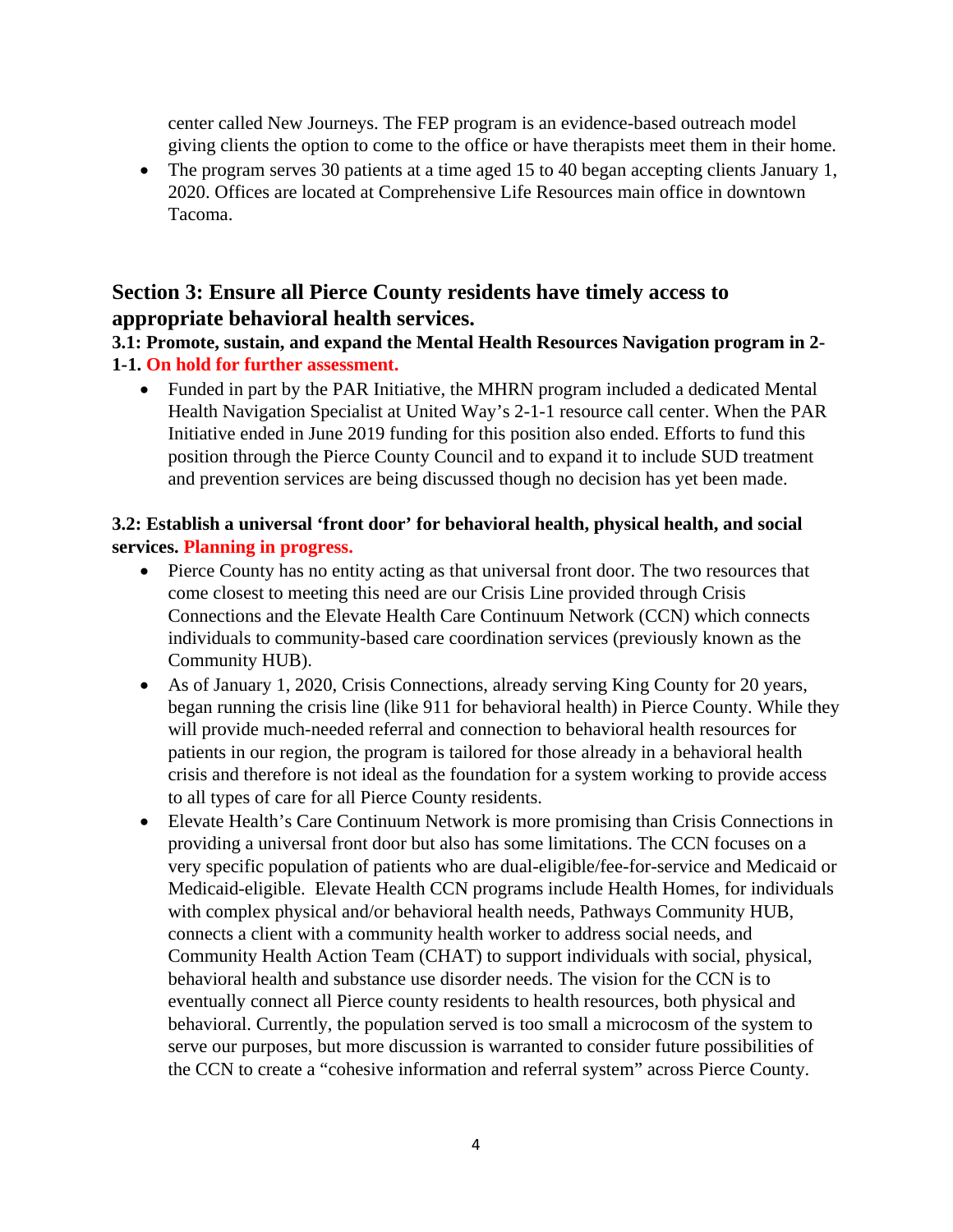#### **3.3: Ensure timely and accessible crisis response services. In progress.**

 Pierce County's adult mobile behavioral health crisis response is managed by MultiCare through their Mobile Outreach Crisis Team (MOCT). Members of the MOCT include Certified Peer Specialists, Crisis Intervention Technicians (CITs), and Designated Crisis Responders (DCRs). Peer Specialists and CITs provide crisis intervention and initial assessment but only a DCR can assess someone for involuntary detention based on the severity of their behavioral health crisis (i.e.: danger to self, danger to others, gravely disabled).

As of October 2019, the average response time for MOCT was 206 minutes while the response time for Designated Crisis Responders (DCRs) alone was up to 240 minutes. Many factors influence the mobile crisis response times including staff shortages, increased demand for ITA evaluations, and decreased bed availability.

- Another issue, lack of effective triage capabilities, is expected to improve in 2020 when Beacon, funder of regional crisis services, transitions Pierce county's Crisis Line from ProtoCall to Crisis Connections. Crisis Connections' extensive telephone triage service can save the MOCT DCRs valuable time in responding to calls that don't require DCR assistance, leaving them open to respond to those that do.
- Further discussion is underway, led by Beacon and Pierce County, to find other solutions to the long response times including building more wraparound services to support severely mentally ill patients, hiring more DCRs to respond to evaluation requests, and restructuring the DCR program to increase efficiency. No solutions have yet been implemented.

# **Section 4: Increase outpatient and community-based service capacity 4.1: Employ strategies to attract and retain a well-qualified behavioral health workforce in community-based behavioral health. Future work planned.**

- The study cites competition with hospitals and major health systems, able to pay their employees higher wages than community organizations, as a significant factor in workforce shortages.
- The study suggests the central coordinating body work with Elevate Health in their workforce development initiatives. At the time of this report, Elevate Health is restructuring its workforce development department and the RSCC plans to support this work once it begins in earnest.
- In addition to the work of Elevate Health, the University of Washington is currently working on implementing a program intended to increase access to outpatient care by building capacity with a program called *Improving Access to Psychological Therapies*  (IAPT). The vision of the program is to create a pathway for baccalaureate level providers to deliver low-intensity but much needed services which currently can only be provided by masters and doctorate level providers. Though only in the planning stages, the RSCC will stay connected to this work so that Pierce County can benefit from the program.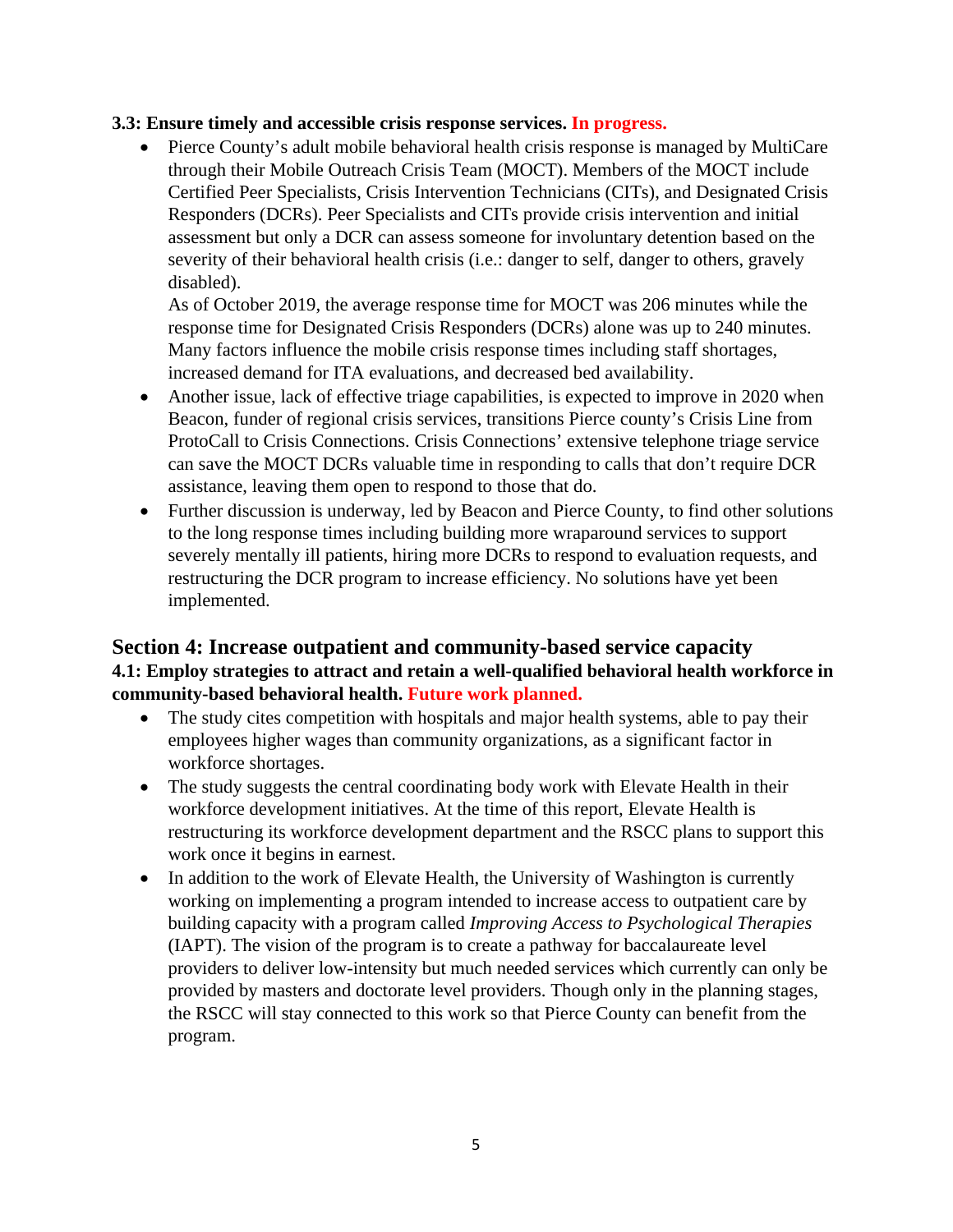# **4.2: Expand access to specialty behavioral health care for non-Medicaid populations through public-private partnerships. In progress.**

- The non-Medicaid population includes the uninsured, the privately insured, or those with Medicare only. Of these three, the Medicare-only population is the most difficult to connect to services.
- Much of the behavioral health services for the non-Medicaid population are funded through state dollars but the need is always higher than available funding.
- Particularly for Medicare patients, increasing access to services is a larger, statewide problem which needs to be solved beyond the local level. No initiatives are currently underway, but it remains an issue which the RSCC plans to address sometime in the future.

# **4.3: Ensure behavioral health is "at the table" in all bi-directional Medicaid integration efforts. Implemented.**

- Elevate Health, with the support of the University of Washington AIMS (Advancing Integrated Mental Health Solutions) Center, has led many of these conversations in Pierce County and supported strong partnerships between physical and behavioral health providers to create truly bi-directional integrated care. See section 2.3.
- The IOB has also strongly supported this work by advocating for behavioral health providers as they transition to integrated payment and service delivery.

# **4.4: Join in efforts to ensure behavioral and physical health parity. In progress.**

- The fourth recommendation in this section was for the county to lobby state and federal legislators regarding better enforcement and oversight of behavioral health parity. Much of this lobbying work is being done through the work of the Behavioral Health Workgroup of the Association of County Human Services, of which the county is an active participant.
- The Children's Behavioral Health Workgroup is actively tackling this issue in the children's arena through legislative efforts. A key member of the RSCC is also an active member of this group ensuring Pierce County's efforts are in line with the larger statewide work being done.

# **4.5: Address housing needs alongside behavioral health needs. In progress.**

- Affordable housing, particularly for those with a behavioral health diagnosis, is a significant and well-known unmet need in our community. The largest, and most costly, factor contributing to this gap in the continuum is a lack of adequate housing stock. In 2019 the state legislature passed House Bill 1406, authorizing local entities to keep a portion of the sales tax and use it for affordable housing, In response, Pierce County Human Services convened a workgroup of local stakeholders, both public and private, to write a plan for how this new funding stream will be spent to provide the greatest impact to our county. Though this workgroup is not part of the RSCC, many of its members are closely connected and will provide updates to the RSCC.
- Aside from building new housing, Pierce County Human Services is also contracting with local non-profit Associated Ministries to expand current housing offerings through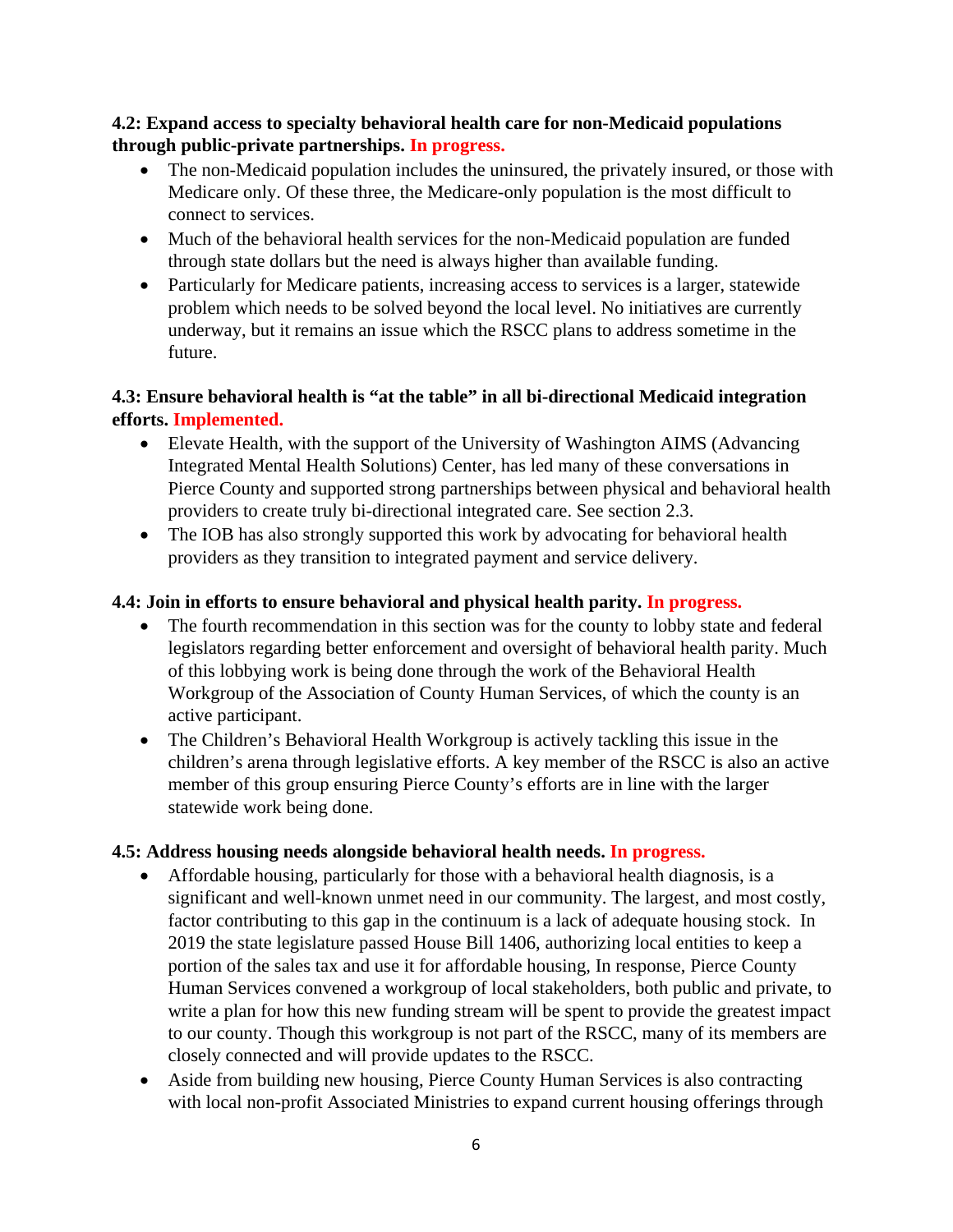the Landlord Liaison Project (LLP). The purpose of this program is to provide support to landlords and property owners willing to work with housing agencies to rent to highbarrier households. The LLP provides incentives for property partners such as access to Risk Mitigation Funds, rent-ready tenants, educational tools for tenants and property partners, and 24-hour support services. By building relationships with landlords, the LLP hopes to expand affordable housing availability in the region. Since September 2018 the LLP has built relationships with 42 property partners plus 49 individual owners and has housed 61households.

- As of July 1, 2019, peer support services are included in both the mental health and substance use sections of the Medicaid State Plan. Service providers can now provide a wider array of billable housing support services not only for those with severe behavioral health needs but also for those with lower level needs as well who would benefit from the support of a certified peer specialist.
- Pierce County currently has many successful programs underway which support the housing needs of those with behavioral health issues such as the PATH (Projects for Assistance in Transition from Homelessness) and Community Builders. The report recommended the central coordinating body expand these programs and the RSCC plans to take up this recommendation in 2020 by further assessing existing programs and available resources to grow the programs.

# **4.6: Promote employment among behavioral health service users. In progress.**

- As discussed earlier, workforce development among behavioral health workers is a critical part of building out the care continuum in Pierce County. Equally as important, but from the other end of the continuum, are employment support programs for consumers of the behavioral health system.
- The inclusion of peer supports in the state Medicaid plan will continue to open new employment opportunities for certified peers and is a step in the right direction.
- The report recommended partnering with the State Division of Vocational Rehabilitation to develop these employment support programs.

# **4.7: Support a robust peer workforce through training and professional development. In progress.**

- In 2018, looking ahead to the integrated managed care model, with a single entity no longer providing oversight for our peer programs, the community was concerned for the health and sustainability of these programs. Since the implementation of integration in January 2019, and with the inclusion of peer supports in the state Medicaid plan, peer services have thrived.
- Several regional providers employ peers and are likely to expand peer services in the coming year. The HCA is also providing training toward peer licensure which should further increase the number of certified peers in our system whose services are eligible for Medicaid reimbursement.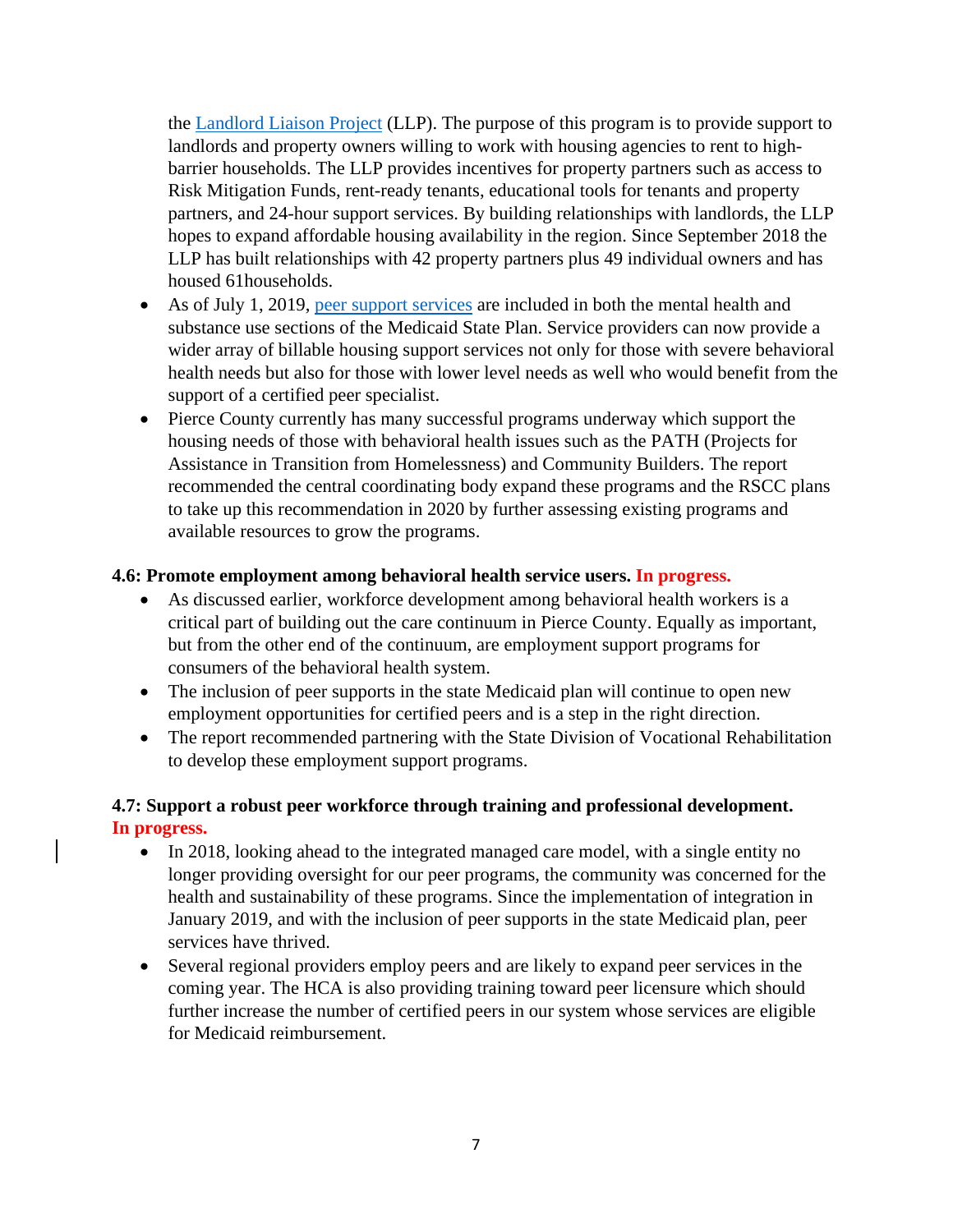#### **4.8: Expand the scope of peer services within and beyond Medicaid. In progress.**

- As mentioned above, peer services in Pierce County have continued to thrive under integration and the inclusion of peer supports in the state Medicaid plan has further strengthened peer services in the region.
- With input from providers who sit on the RSCC, the committee will continue to support and improve how Pierce County uses and enhances peer support services.

#### **4.9: Foster the development of and partnerships with peer-run organizations. In progress.**

 Though Pierce County has a robust array of peer services, most of the peers are employed by behavioral health organizations. The report recommended that the county support bringing in more peer-run organizations such as Recovery Café, which is operated mainly by people with lived experience. Though this is not currently a focus of the RSCC, it is possibly an initiative they would support in the future.

# **4.10: Sustain and expand support for caregivers of people with behavioral health conditions. In progress.**

- As integration was implemented, many in the community were concerned to maintain wraparound respite services such as "Wraparound with Intensive Services" (WISe) and the "Family Assessment and Stabilization Team" (FAST). Post-integration, these services are as strong as ever and Beacon, the entity funding and overseeing these services, is currently working to strengthen and enhance them further.
- Both programs mentioned above are youth focused. Pierce County has a gap in adult respite services.

# **4.11: Expand the use of remote health interventions. In progress.**

- Pierce County is a mix of urban and rural areas. For those in rural areas accessibility to behavioral health services is particularly difficult. The University of Washington has several remote and telepsychiatry initiatives to help fill this gap. The first is the PALS program, a telephone consultation service where primary care providers, emergency departments, and jail behavioral health providers can call 877-WAPSYCH and consult with a psychiatrist about their patient's behavioral health needs at no charge.
- In addition to the PALS program, the University of Washington offers the "Telepsychiatry Access Program" (TAP), which contracts with community hospitals to provide psychiatric patient care via televideo.

# **Section 5: Target resources strategically to reduce inpatient utilization. 5.1: Preserve and expand current evidence-based practices and initiatives that reduce hospitalization. In progress.**

 Pierce County has many successful programs aimed at reducing inpatient utilization— Program for Assertive Community Treatment (PACT), Telecare Community Alternatives Team (TCAT), Mobile Community Intervention Response Team (MCIRT), Assisted Outpatient Treatment (AOT), Tacoma Fire Department CARES, and Northwest Physicians Network High-Utilizer Group, among many more. These programs vary in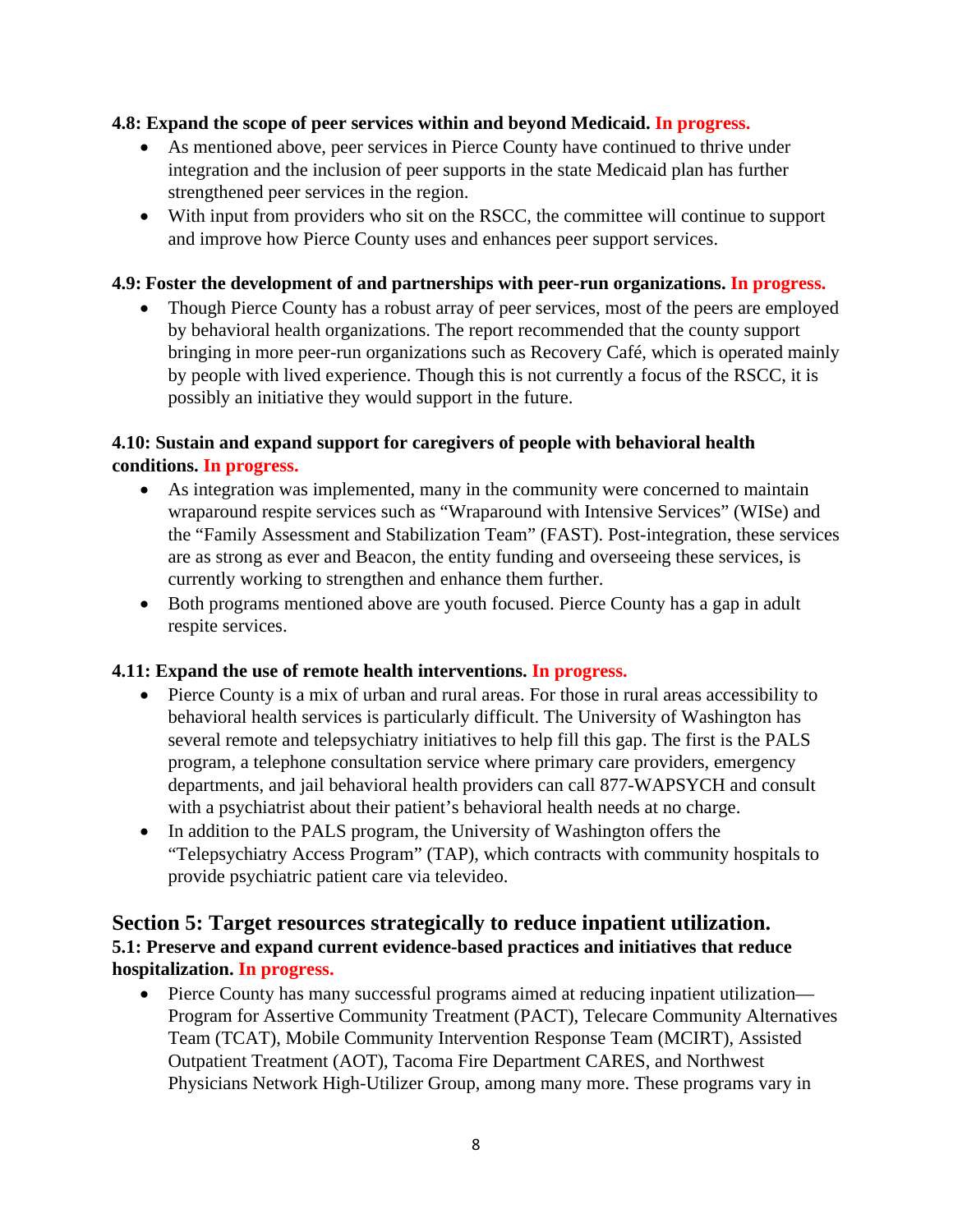their approach to lowering utilization rates and all are successful and necessary to a complete continuum of care.

- Despite these programs, the rate of potentially avoidable inpatient utilization continues to rise and the HSRI report recommended expanding these services. For this reason, the IOB has proposed a new program focusing on those discharging from Residential Treatment Facilities (RTF). The client's existing care team at the RTF would provide them with wrap-around care from their existing team at the RTF for up to 90 days to stabilize them during a stressful transition period and keep them from decompensating so far that they end up inpatient again, whether voluntarily or involuntarily. This program is still in the planning stages and will be rolled out as a pilot program with one RTF.
- These services must also be expanded to non-Medicaid clients. For instance, 30% of service users of the MCIRT program are Medicare clients. While MCIRT is equipped to serve Medicare clients, most community service providers are not. (See Section 4.2).

# **5.2: Established a centrally located behavioral health diversion center. Implemented.**

• The Recovery Response Center (RRC) in Fife has been an effective resource to reduce inpatient utilization, but a significant barrier identified by the community was its noncentral location. The county saw this as a significant need as well and through a mix of federal, state and local monies, is funding the building of a new facility in southeast Pierce County. Recovery Innovations, the same provider operating the Fife facility, will operate the new facility. Construction began October 2019 with an expected completion date of Summer 2020.

#### **5.3: Develop and expand peer-delivered crisis alternatives. In progress.**

 Another effective resource in reducing inpatient hospitalizations and re-hospitalizations in Pierce County has been the many peer programs we offer including the Peer Bridgers and ED Peer Support through TCAT. The RRC and many of our wraparound programs use peer supports, but the HSRI report recommended that the community consider investing in peer-run programs called peer respites. According to the report, peer respites "are voluntary, short-term residential programs for individuals experiencing or at risk of experiencing a psychiatric crisis." There are no plans to build a facility of this type.

# **5.4: Continue to study the MCIRT and expand the program if it is successful in meeting community need. Implemented.**

 Since release of the January 2018 HSRI report, MCIRT has continued to be a successful and well-used intervention in our community. In a sample of 56 of the high-utilizers in the central Pierce County area between January and October 2018, the average cost for emergency services (911 calls, ED transports, and ED costs) per individual was \$60,088. The average cost per individual for an MCIRT intervention is around \$2,600. MCIRT was only funded to serve a portion of Pierce County but is expanding in 2020 to Lakewood and the Key Peninsula. And, with such clear cost savings, the county and Comprehensive Life Resources (provider partner for MCIRT) are working on creative funding opportunities to expand the service to all of Pierce County.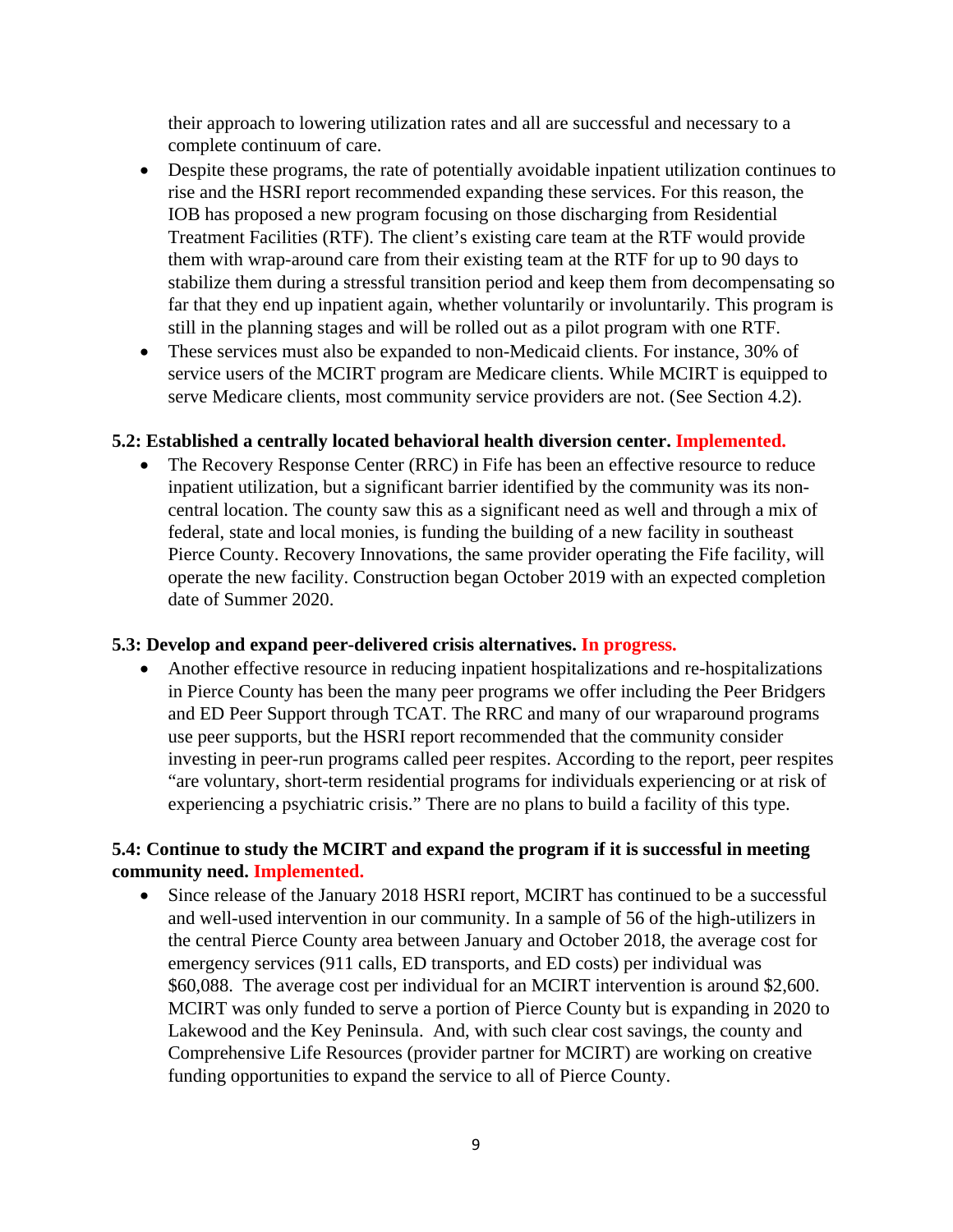# **Section 6: Enhance service user engagement, activation, and self-management 6.1: Promote shared decision-making. In progress.**

- Shared decision-making is defined as "a process through which service users and providers work with one another to understand a person's needs and preferences and ensure service users are active participants in their care."
- SAMHSA maintains an online list of resources to support communities and providers in promoting and implementing shared decision-making. Good work to implement this recommendation is being done through the Community Advisory Council at Elevate Health.

# **6.2: Track and promote patient activation. In progress.**

- Patient activation "refers to the skills and confidence that patients use to engage in their healthcare." Patients who are more engaged in their own care have been shown to cost the system much less than those who do not possess the skills or confidence to take charge of their own health.
- The Patient Activation Measure, the primary tool for tracking this kind of engagement, will require significant provider buy-in.

# **6.3: Encourage establishment of Mental Health Advance Directives. In progress.**

 Like a traditional medical Advance Directive, the Mental Health Advance Directive is a legal instrument used to communicate instructions for future care, particularly in the event of someone losing the capacity for informed consent due to a mental health crisis. Though Washington State has a statute permitting the use of legally binding Mental Health Advance Directives, the study calls out multiple barriers to putting the statute into action such as: "lack of awareness among service users and family members, administrative burden for providers, and data limitations."

# **Section 7: Develop and implement a criminal justice system strategy building on existing resources and best practice.**

The recommendations in Section 7 focus on building out the current system with resources to address those within the criminal justice system with serious behavioral health issues. The study suggests using the SAMHSA GAINS Center Sequential Intercept Model (SIM) as a conceptual framework to understand and organize our work. The SIM model presents 5 separate criminal justice intercepts where communities can intervene to divert someone with serious behavioral health needs from penetrating any deeper into the criminal justice system.

# **7.1: Promote behavioral health training among first responders and other criminal justice professionals (SIM 1: Law Enforcement). Partially implemented.**

• Crisis Intervention Training is behavioral health training which equips law enforcement and first responders to recognize and deal appropriately with those experiencing a behavioral health crisis.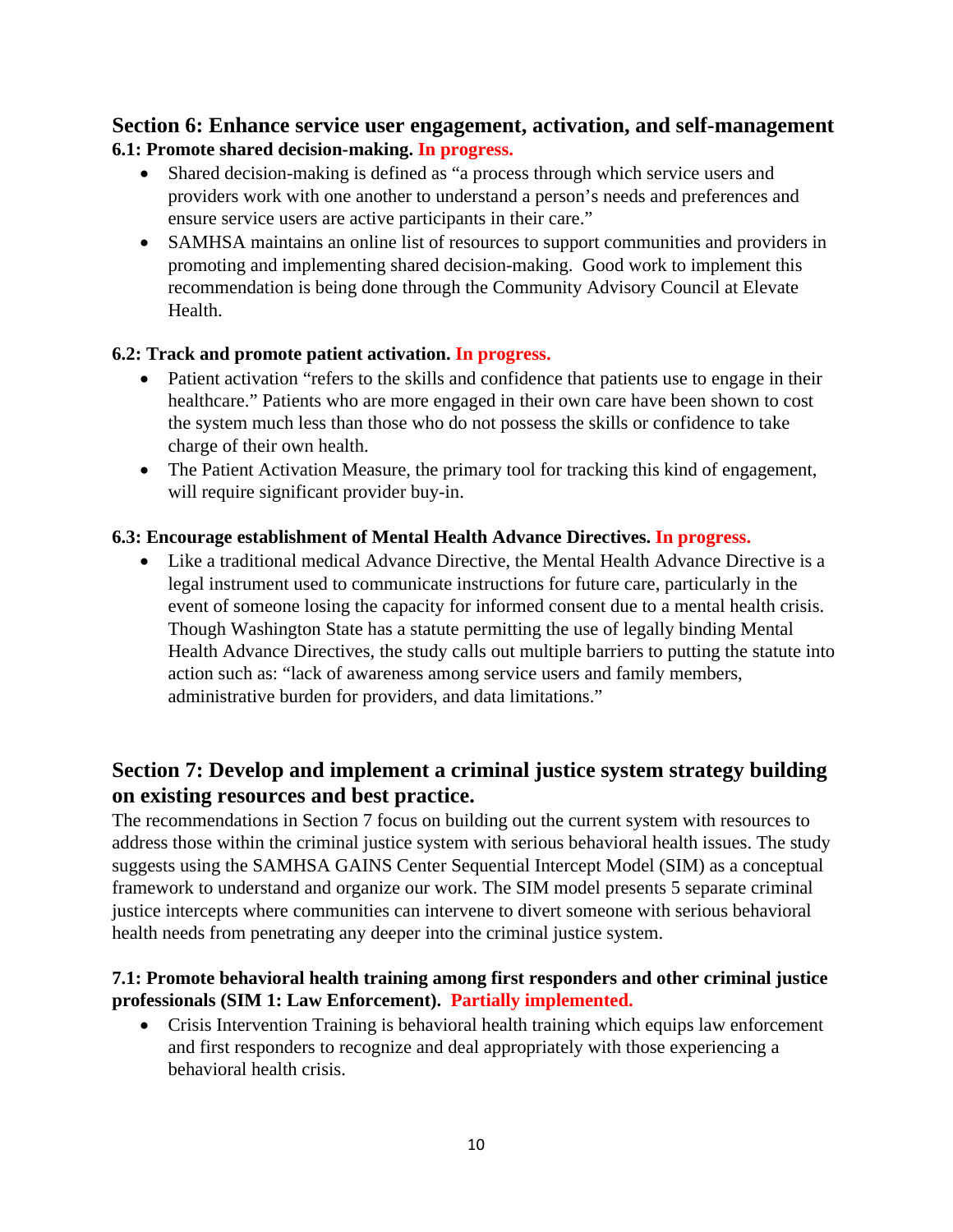• In Pierce County, CIT has already been implemented as mandatory for some deputies and corrections officers with funding through the Trueblood lawsuit settlement funds, NAMI (National Alliance on Mental Illness), and the Washington State Criminal Justice Training Commission.

# **7.2: Continue to expand the Mental Health Co-Responder Program using national best practice models for collaboration and coordination. Partially implemented.**

- Not only does Pierce County provide their deputies and corrections officers with CIT, but the Pierce County Sheriff's Department now has a thriving and successful co-responder program. A co-responder is a mental health professional (all are Designated Crisis Responders in Pierce County) who responds with a law enforcement professional to emergency calls with a suspected behavioral health component to divert the individual from jail or the emergency department into appropriate treatment.
- Beginning in 2017, the Pierce County Co-Responder program has increased from one coresponder to six positions. The next step to strengthen the co-responder program, as recommended in the report, will be to assess outcomes for those who are assisted by the co-responders by asking questions about their access to treatment, wraparound services, and other supports outside the crisis system.

# **7.3: Ensure Pierce County has stable, long-term funding to provide a full array of diversion and treatment services at the intercept of behavioral health and criminal justice. Partially implemented/In progress.**

- Founded 25 years ago, our felony drug court was one of the first in the country and is the second largest in the state. It continues as a national model for success.
- Pierce County's felony mental health court is another therapeutic court providing diversion and treatment for those with behavioral health. Participants receive wraparound services such as 24/7 mental health services, medication management, 1:1 weekly therapy, substance abuse treatment, regular UAs, peer support and housing assistance provided by the Forensic Program for Assertive Community Treatment (FACT) through Greater Lakes Mental Health.
- The report specifically names the Community Re-entry Program and Jail Transition Services as other promising services, which prior to integration were funded by the BHO. Many feared that as Pierce County moved to an IMC funding model, these programs would disappear. However, after over a year with the new funding system, these programs remain intact and continue to be a funding priority for our system.
- Though not specifically mentioned in the report, Pierce County also has an array of diversion services funded through the Trueblood grant, named for the class-action lawsuit whose contempt fines and settlement monies provides funding for the grants. All services funded by these monies are directed at those involved or at risk of involvement with the criminal justice system due in some part to their unmet behavioral health needs. Services offered are in-jail assessments for diversion and referrals to out-of-custody treatment, as well as release and re-entry planning and housing navigation and subsidies. Sustainability is an important aspect of these grant funds and the committee charged with finding solutions is led by Senior Counsel for Justice Services through the Criminal Justice Steering Committee.